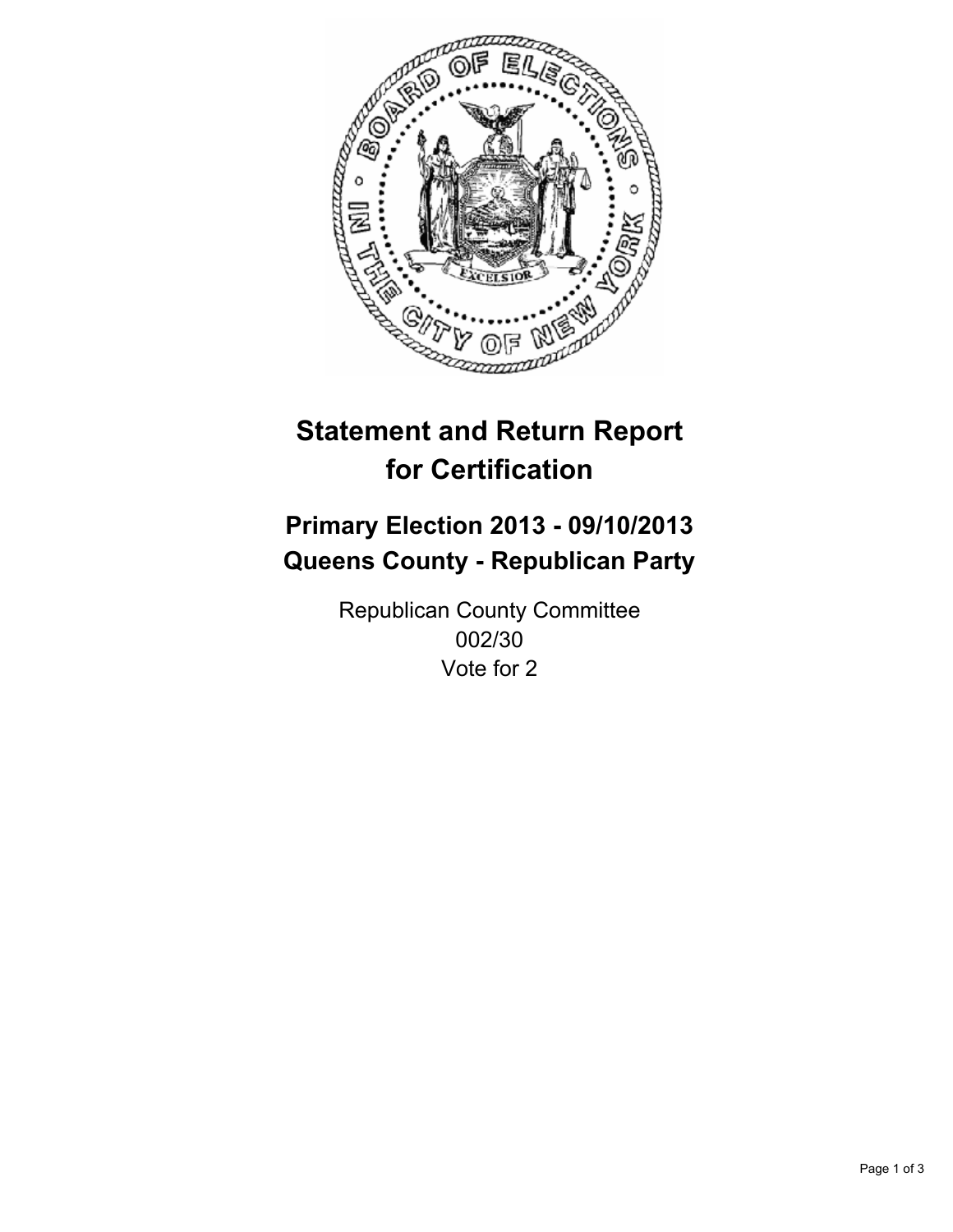

## **Assembly District 30**

| <b>EMERGENCY</b>      | 0        |
|-----------------------|----------|
| ABSENTEE/MILITARY     |          |
| <b>FEDERAL</b>        | 0        |
| SPECIAL PRESIDENTIAL  | $\Omega$ |
| AFFIDAVIT             | 0        |
| ORLANDO CID           |          |
| <b>JUNE RENTON</b>    | 9        |
| CHARLES L. VAVRUSKA   | 15       |
| <b>SUSAN VAVRUSKA</b> | 10       |
| <b>Total Votes</b>    | 41       |